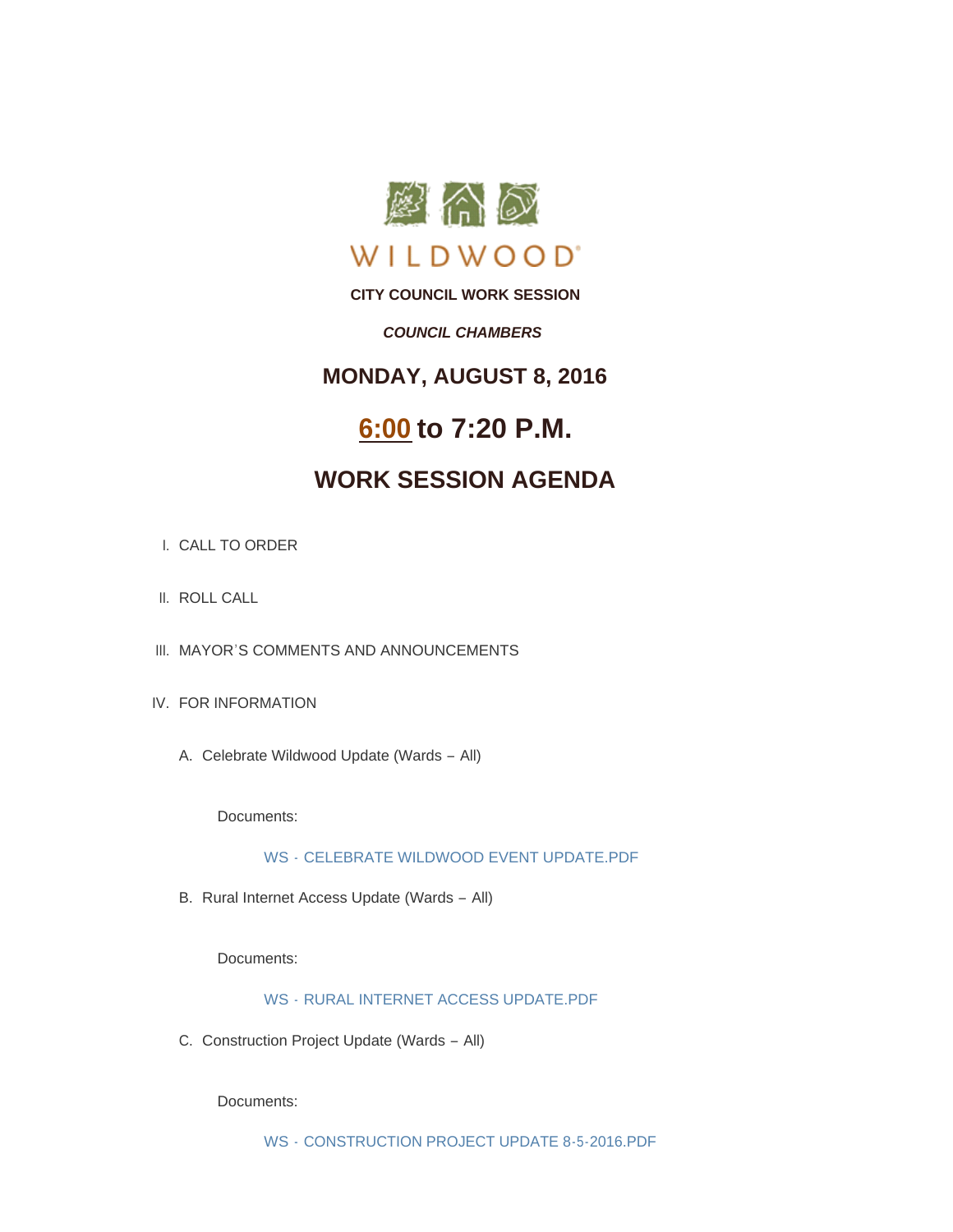### V. FOR ACTION

- A. Administration/Public Works Committee
	- Fox Creek Bridge Replacement Construction Contract (Ward Six) 1.

Documents:

#### WS - [CONSTRUCTION CONTRACT FOR FOX CREEK ROAD](http://mo-wildwood.civicplus.com/AgendaCenter/ViewFile/Item/7784?fileID=11493)  BRIDGE.PDF

2. State Route 100 Pedestrian Bridge Construction Contract (Wards - Five And Eight)

Documents:

### WS - [STATE ROUTE 100 PEDESTRIAN BRIDGE CONSTRUCTION](http://mo-wildwood.civicplus.com/AgendaCenter/ViewFile/Item/7785?fileID=11494)  CONTRACT.PDF

3. Design Contract For Pedestrian Safety Improvements (Wards - One, Three, Five, Seven, And Eight)

Documents:

WS - [DESIGN CONTRACT FOR PEDESTRIAN SAFETY](http://mo-wildwood.civicplus.com/AgendaCenter/ViewFile/Item/7786?fileID=11495)  IMPROVMENTS.PDF

- B. Planning/Economic Development/Parks Committee
	- 1. Acquisition Of 216 Grand Avenue Property (Ward Six)

Documents:

WS - [ACQUISTION OF 216 GRAND AVE -](http://mo-wildwood.civicplus.com/AgendaCenter/ViewFile/Item/7789?fileID=11497) PART 1.PDF WS - [ACQUISITION OF 216 GRAND -](http://mo-wildwood.civicplus.com/AgendaCenter/ViewFile/Item/7789?fileID=11498) PART 2.PDF

C. Pond-Grover Loop Road Committee Recommendation And Procedure (Ward - Five)

Documents:

WS-1-CHAIR SUMMARY - [POND-GROVER LOOP RD. COMMITTEE.PDF](http://mo-wildwood.civicplus.com/AgendaCenter/ViewFile/Item/7787?fileID=11574) WS-3- PROCEDURES - [MAYORS MEMO.PDF](http://mo-wildwood.civicplus.com/AgendaCenter/ViewFile/Item/7787?fileID=11576) RECEIVE AND FILE - [POND-GROVER LOOP ROAD REPORT -](http://mo-wildwood.civicplus.com/AgendaCenter/ViewFile/Item/7787?fileID=11589) 2016.PDF

- VI. OTHER
- VII. ADJOURNMENT